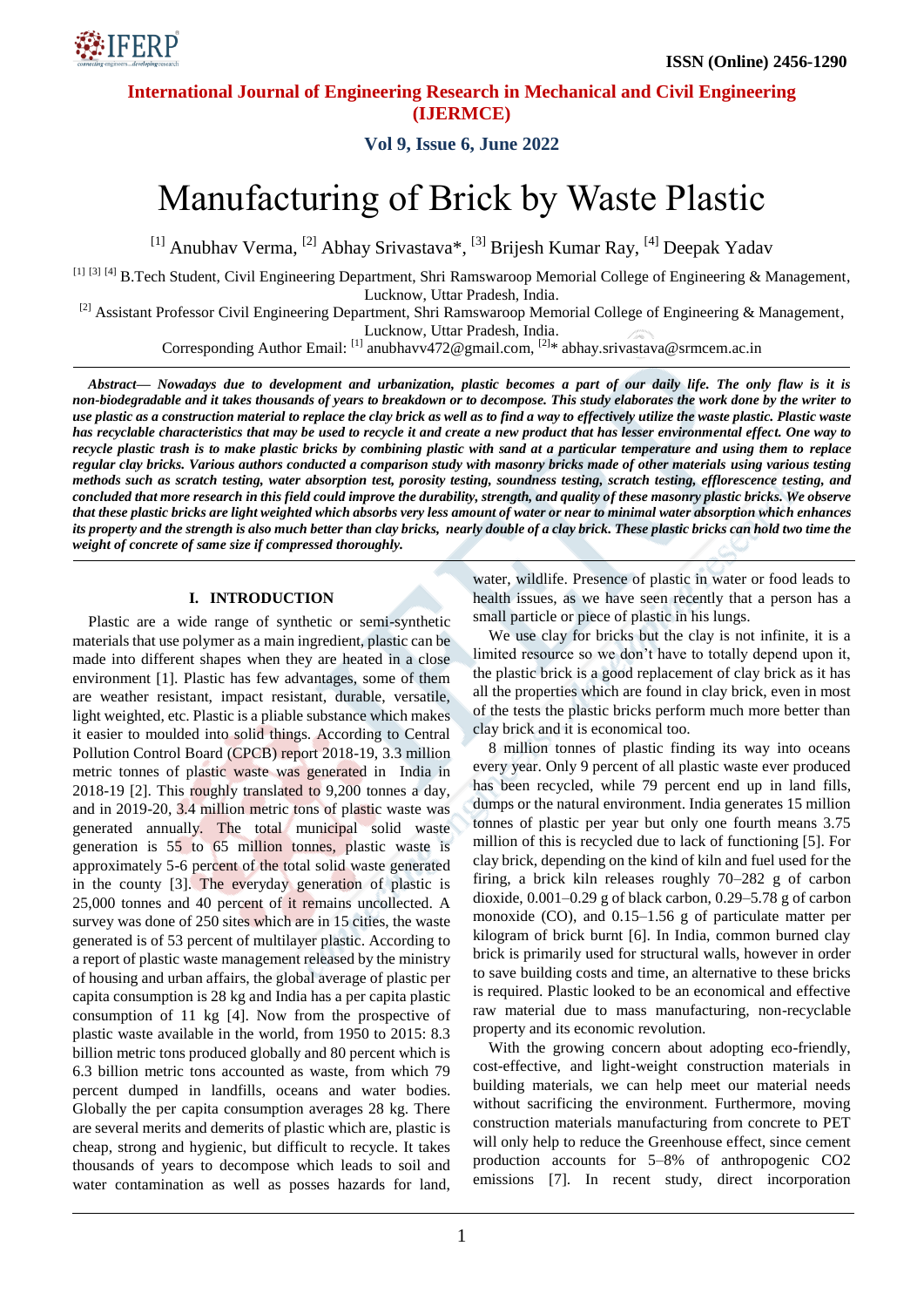

## **Vol 9, Issue 6, June 2022**

of polyethylene terephthalate (PET) bottles in shredded form, and PET in aggregate form by substituting natural coarse aggregate has been used to replace and add. The majority of replacements were done using a volume calculation, which revealed a loss in compressive strength as the increase in plastic fibre amount [8].

#### **II. MATERIAL USED**

#### **2.1 Plastic**

Plastics are made up of synthetic or semi-synthetic materials with a polymer as the primary chemical component. Plastic is created mostly as a result of plastic products such as plastic bottles, one-time-use plastics, multi-layer plastics, and other similar items, which clog our environment and have a significant impact on human and wildlife habitat on the planet. Due to its low density, when plastic garbage is exposed to sun radiation, it releases two particularly dangerous greenhouse gases known as methane and ethylene.

Generally, there are seven types of plastics available on our earth name as, PET - Polyethylene Terephthalate, HDP - High Density Polyethylene, LDP - Low Density Polythene, PVC - Polyvinyl Chloride, PS – Polystyrene, PP – Polypropylene, and other remaining plastics.

#### **2.2 Sand**

Sand is a granular substance made up of small rock and mineral particles that have been coarsely split. Its size distinguishes it from gravel and silt, being finer than gravel and coarser than silt.



## **III. METHODOLOGY ADOPTED**

There are various methods which are used by several authors, some of them just use low density plastic, by cutting it in small pieces and mix it with the mixture of cement sand and aggregate. Some of them burn plastic and then mix it with iron chips, bitumen, rice husk and several other materials.

Here we melt plastic and then mix sand with it. The types of plastic which we are using are Low density Polyethylene (LDPE), Polystyrene (PS), High density polyethylene (HDPE), Polyphenylene ether (PPE). For making this plastic brick, these four types of plastic got collected and we have to clean it with the help of water to remove impurities and after washing, put it to dry naturally. We cannot use there plastic in the form in which it is available, we have to shred it or cut it into small piece. If we directly put these plastic in its shape then it takes time to melt, so we reduce it's surface area so that it can easily melt. Plastic and sand are mixed in the various proportions as 1:1, 1:2, 1:3, by weight.

Then the plastic is melted in a container when got fully dry. After melting we will mix sand into it and then mix it thoroughly, after proper mixing we will put the mixture into the brick mould. Then we will put it into water after 3-4 minutes and after 10 to 15 minutes we will try to remove brick from that mould.

#### **3.1 Material collection**

## **Plastic:-**

Plastic bottles, food packages, polybags, bottle caps, tupperware, and other items that fall under the plastic type can be collected from the canteen's garbage as well as from households, local dumping locations, and hospitals.

#### **Sand:-**

Sand can be purchased by the nearby local supplier.

#### **3.2 Batching Of Material**

Batching is the process of weighing and measuring materials. Check that there is no water content in the plastic garbage once it has been collected, and if there is, dry it in the sunlight. A brick will be made from medium sand. By sieving, we may obtain medium sand, which is suitable for the production of plastic bricks.

#### **3.3 Proportion of plastic and sand**

In order to make plastic brick, different ratio of sand and plastic must be taken, the ratios are 1:1, 1:2, 1:3 by weight.

#### **3.4 Development of brick mould**

In most cases, the moulds used in the production of bricks are wooden moulds that may be easily bought from a carpentry shop. But here we are using metallic mould so that we can easily compact the plastic and sand mixture filled into it without any wear and tear in the mould. To produce excellent quality bricks with good sharp edges and smooth surfaces, the whole surface of the mould should be smooth which metallic mould have better as compared to wooden mould. The size of mould would be 19 cm  $\times$  9 cm  $\times$  9 cm.

#### **3.5 Procedure for casting of brick**

#### **3.5.1 Melting**

To begin, set up the container, as well as the firewood, stove, heater or extruder. If a heater is to be used, the container must first be adequately heated to remove the moisture. After that, place the little cut pieces of plastic (chips) in the container and melt them. Remember, all the plastic which will be used should be fully in dried condition, no moisture should be present in the plastic so that it can be easily get melted without releasing excessive smoke.

#### **3.5.2 Mixing**

The sand is incorporated into the container while the temperature of the melted plastic remains about 180°C to 220°C. The molten plastic and sand are constantly stirred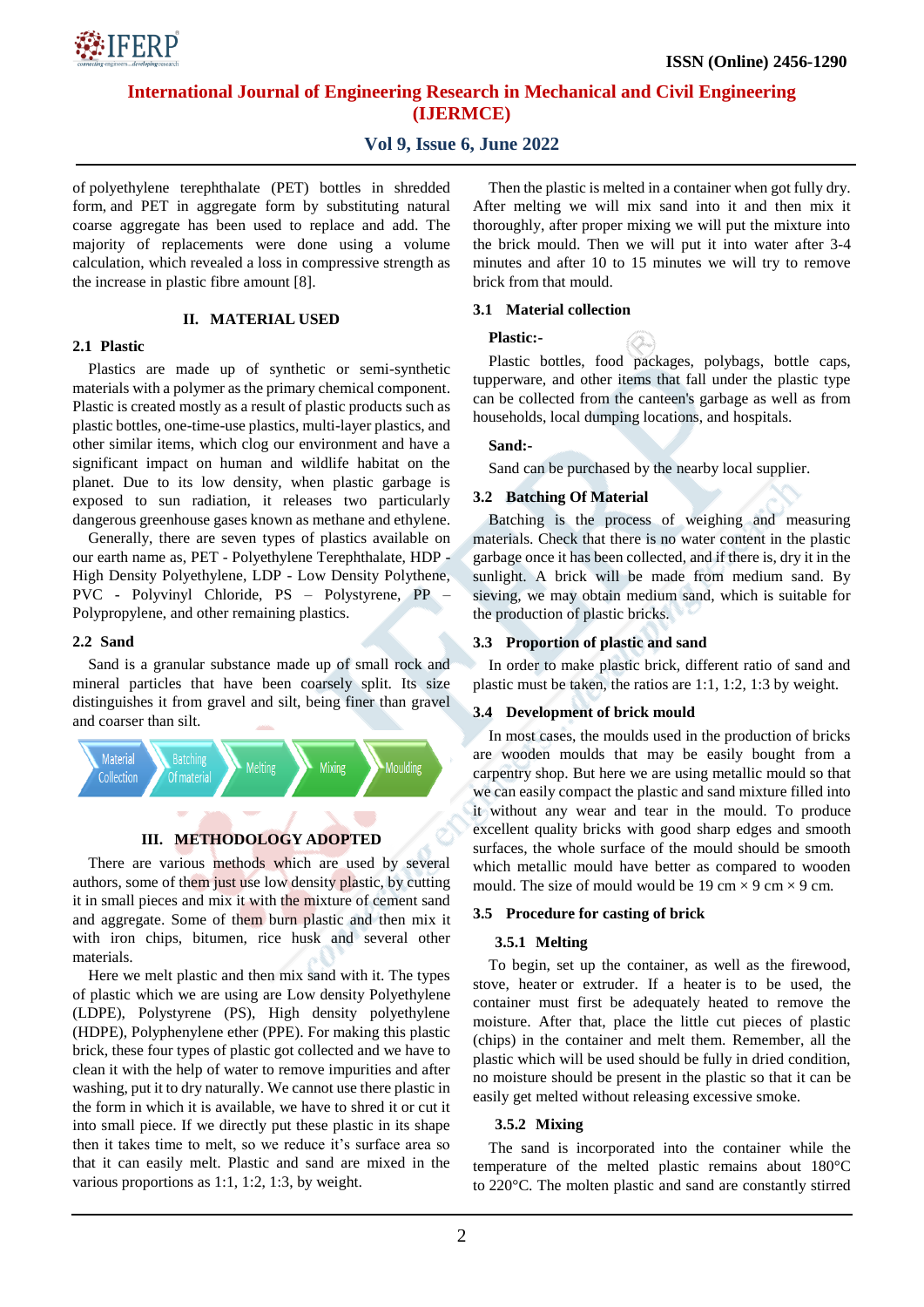

# **Vol 9, Issue 6, June 2022**

to ensure that they are properly blended and bound.

## **3.5.3 Moulding**

Apply the oil on the inside surface of the mould to make it easier to remove the bricks. If no oil is used the plastic and sand combination has solidified, the brick will be difficult to remove. As a result, appropriate oiling is required prior to pouring the mixture into the mould. The prepared mixture is poured into the metallic mould and tamped down with a rod to ensure adequate compaction and filling.



**Fig. 1** – Plastic brick

## **IV. EXPERIMENT ON PLASTIC BRICK**

The bricks should be examined before being used to ensure that they are suitable for the job. The following tests are commonly used to evaluate bricks : -

## **4.1 Compressive strength test**

The compressive strength test of brick may be determined by placing them in a compression testing machine. After that, load is given to these plastic bricks. This will raise the load by 140 kg/cm2 each minute until the brick cracks and can no longer carry any more weight. Note the value of the failure load, and then multiply the highest load at failure by the area of the bricks to get the compressive strength of the bricks.

Maximum Load at Failure COMPRESSIVE STRENGTH  $=$ Average Area of Bed Surface



**Fig. 2 (A)** and **Fig. 2 (B)–** Filling sand in frog



**Fig. 3 –** Compressive strength testing of plastic brick

## **OBSERVATION 1:**

Plastic : Sand =  $1:1$ 

| S.No.         | <b>SAMPLE</b> | AREA(A)<br>MM <sup>2</sup> | <b>FAILURE</b><br>LOAD(P)<br>KN | P/A<br>(N/MM <sup>2</sup> ) |
|---------------|---------------|----------------------------|---------------------------------|-----------------------------|
|               | Brick 1       | 17100                      | 240                             | 14.03                       |
| $\mathcal{D}$ | Brick 2       | 17100                      | 235                             | 13.74                       |
|               | Brick 3       | 17100                      | 245                             | 14.32                       |

Average  $=$   $\frac{1}{1}$  $\frac{1}{3}$  =

## **OBSERVATION 2:**

Plastic : Sand =  $1:1.5$ 

| S.No.                                                  | <b>SAMPLE</b> | AREA(A)<br>$\text{MM}$ $^2$ | <b>FAILURE</b><br>LOAD(P)<br>KN | P/A<br>(N/MM <sup>2</sup> ) |
|--------------------------------------------------------|---------------|-----------------------------|---------------------------------|-----------------------------|
|                                                        | Brick 1       | 17100                       | 275                             | 16.08                       |
| 2                                                      | Brick 2       | 17100                       | 280                             | 16.37                       |
| 3                                                      | Brick 3       | 17100                       | 290                             | 16.95                       |
| $16.08 + 16.37 + 16.95$<br>$= 16.47N/mm2$<br>Average = |               |                             |                                 |                             |

$$
average = \frac{10.00 + 10.37 + 10.93}{3} = 16.47 \text{N/mm2}
$$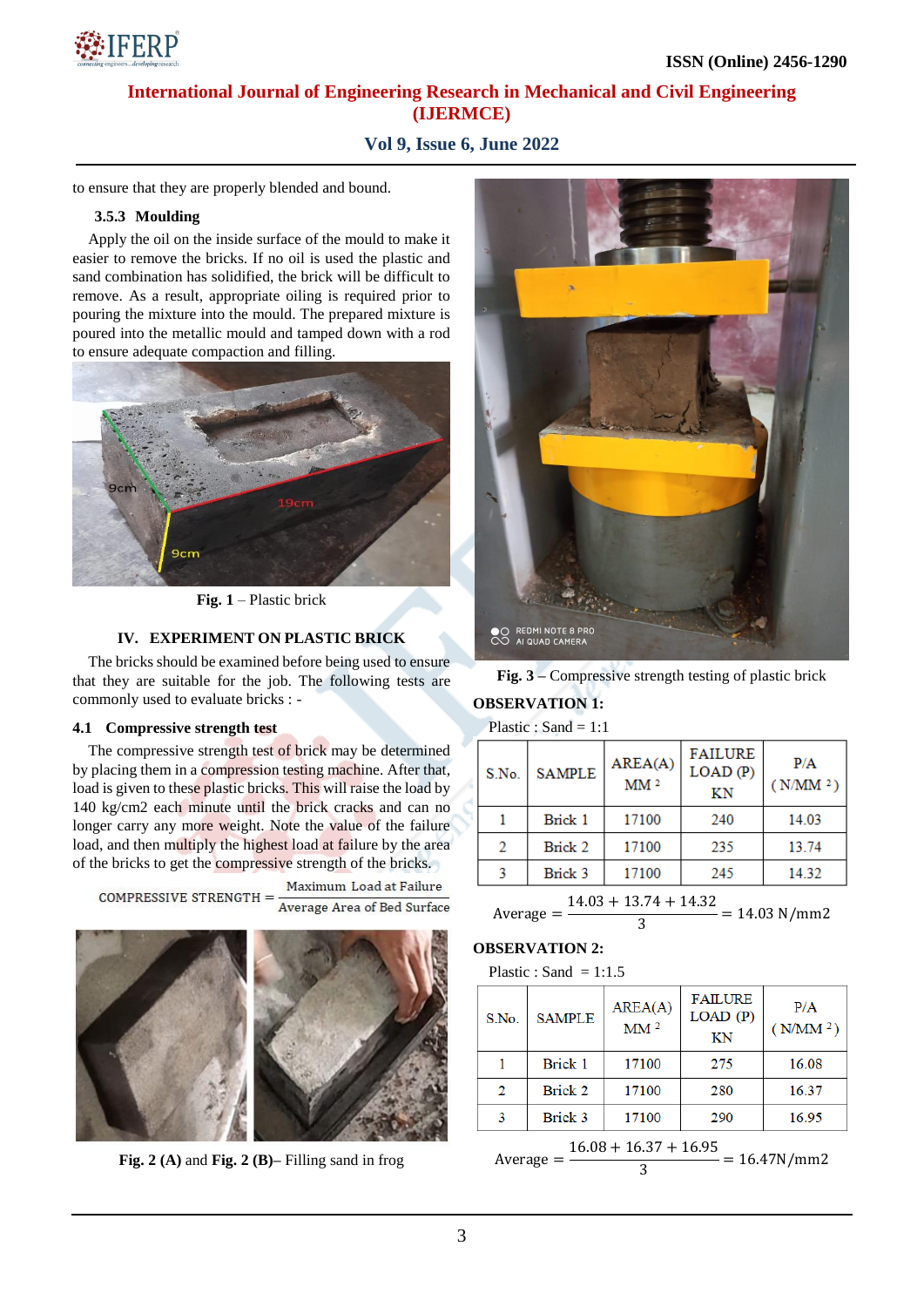

**Vol 9, Issue 6, June 2022**

## **OBSERVATION 3:**

| Plastic: Sand $= 1:3$ |  |  |
|-----------------------|--|--|
|-----------------------|--|--|

| S.No.                   | <b>SAMPLE</b>  | AREA(A)<br>$\text{MM}$ $^2$ | <b>FAILURE</b><br>LOAD(P)<br>KN | P/A<br>(N/MM <sup>2</sup> ) |
|-------------------------|----------------|-----------------------------|---------------------------------|-----------------------------|
|                         | <b>BRICK1</b>  | 17100                       | 155                             | 9.064                       |
| 2                       | <b>BRICK 2</b> | 17100                       | 140                             | 8.187                       |
| 3                       | BRICK3         | 17100                       | 150                             | 8.771                       |
| $0.051 + 0.107 + 0.771$ |                |                             |                                 |                             |

$$
AVERAGE = \frac{9.064 + 8.187 + 8.771}{3} = 8.64 \text{N/mm2}
$$

## **RESULTS:**

| S.No. | <b>OBSERVATION</b> | <b>COMPRESSIVE</b><br><b>STRENGTH</b><br>(N/MM <sup>2</sup> ) |
|-------|--------------------|---------------------------------------------------------------|
|       | Sample $1(1:1)$    | 14.03                                                         |
| 2     | Sample 2 (1:1.5)   | 16.47                                                         |
|       | Sample $3(3:1)$    | 8.64                                                          |

Sample 2, ratio (1:1.5) has the highest compressive strength of the brick.

## **4.2 Water Absorption Test**

Before use the bricks, they should be checked for their ability to absorb water, which should not exceed 20% of their weight. The ability of a brick to absorb water affects its strength. First, the moisture in the brick should be entirely eliminated in an oven at 105° to 115°F until it reaches a consistent weight, then it should be cooled and weighed. Let's call it W1. The bricks are then soaked in clean water at 27°2° for 24 hours at room temperature. After taking the bricks from the water, a moist towel was used to clean them off the surface before weighing them. Let's call it W2. The brick's water absorption capacity is calculated as follows:

 $W = \frac{w}{x}$  $\frac{1 - w_2}{w_1}$   $\times$ 

- $W_1$  = Weight of brick in dry condition
- $W_2$  = Weight of brick in wet condition



**Fig. 4 –** Submerging plastic bricks into water for 24 hours



**Fig. 5 –** Take out bricks from water after 24 hours

| S.No.          | <b>SAMPLE</b>  | <b>DRY</b><br>WEIGHTH(w1)<br>in KG | <b>WET</b><br>WEIGHTH(w2)<br>in KG | $W\%$ |
|----------------|----------------|------------------------------------|------------------------------------|-------|
| 1.             | <b>Brick 1</b> | 1.926                              | 1.947                              | 1.090 |
| 2.             | <b>Brick 2</b> | 2.250                              | 2.255                              | 0.23  |
| 3 <sub>1</sub> | <b>Brick 3</b> | 2.666                              | 2.698                              | 1.200 |
|                |                |                                    | Average value                      | 0.840 |

## **Result:-**

Water absorption of the given brick is  $0.840$  which is < 1%.

## **4.3 Efflorescence test**

This test should be carried out by submerging one end of the brick vertically in water. The height of the submerged bricks must be at least 25 mm. The entire setup should be put in a ventilated warm room with a temperature of 20° to 30°. Until all of the water has evaporated After the water has been absorbed, the bricks seem to be dry. After that, a comparable amount of distilled water will be added and allowed to evaporate as previously. After this time has passed, bricks are used to check for efflorescence. On the brick surface, the alkalis produce white areas or dots.

- a. Nil: When there is no salt deposition or there are no white areas.
- b. Slight: When there is a thin layer of salt on the surface of the bricks, but it does not cover more than 10% of the surface area.
- c. Moderate: When salt deposition is heavier but not more than 50% of the surface area of the brick.
- d. Heavy: When salt deposition is greater than 50% without flaking or powdering on the surface of the brick.
- e. Serious: When salt deposition is greater than 50% on the surface, with flaking or powdering, and tends to grow with repeated soaking of the brick.